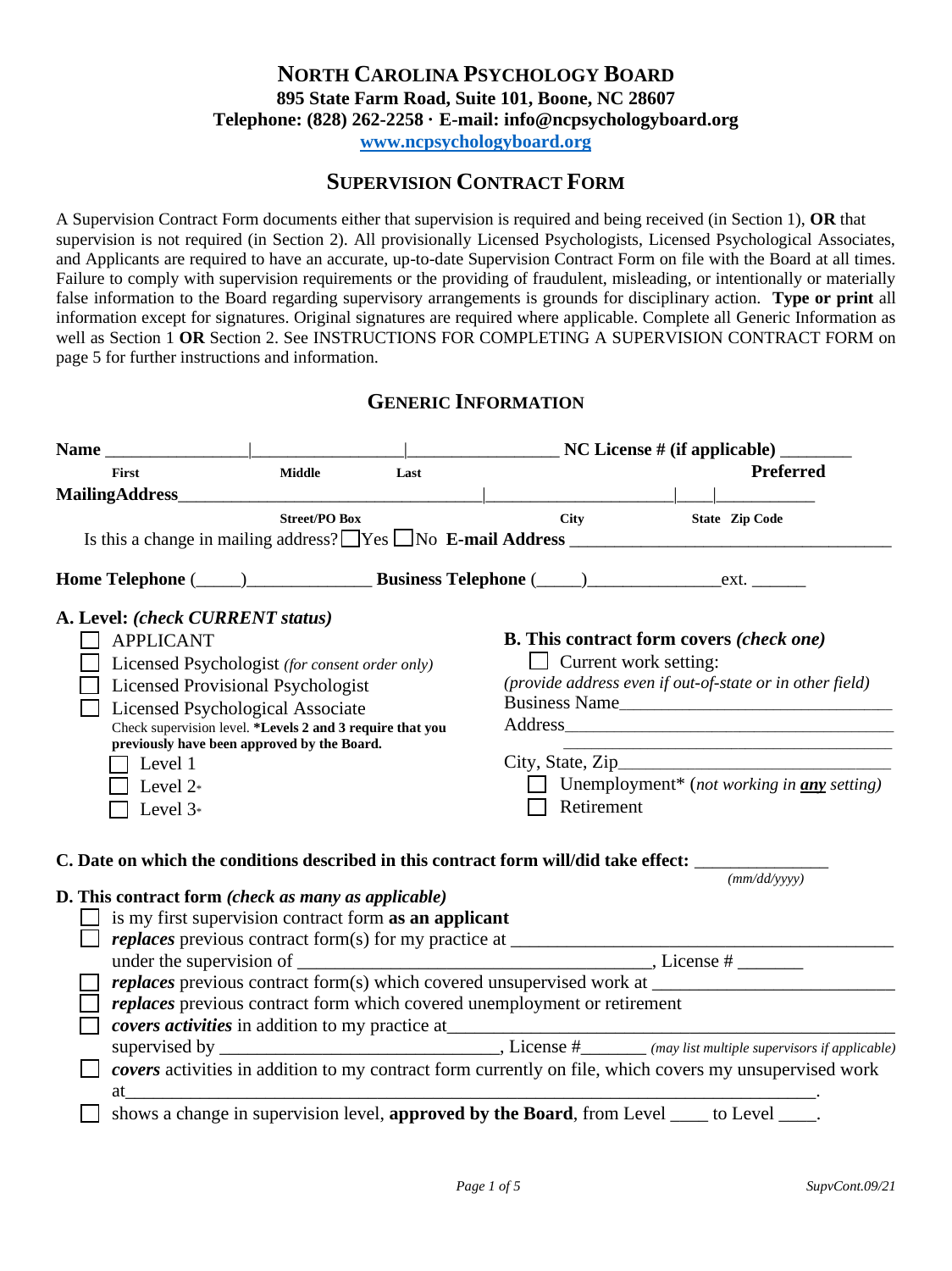#### **SECTION 1 Supervisory Agreement Between Supervisee and Supervisor**

The Board recommends that the supervisee and supervisor keep a copy of the completed Supervision Contract Form for their records.

| This section is to be completed by the supervisor of any of the following: Licensed Psychological Associates who are<br>engaged in activities in N.C. requiring supervision; Applicants and Licensed Provisional Psychologists, who are<br>presently involved in the practice of psychology in N.C.; or Licensed Psychologists under a consent order with the<br><b>Board.</b> |
|--------------------------------------------------------------------------------------------------------------------------------------------------------------------------------------------------------------------------------------------------------------------------------------------------------------------------------------------------------------------------------|
| <b>License#</b>                                                                                                                                                                                                                                                                                                                                                                |
| <b>Business Telephone</b> ( $\qquad$ ) ext. <b>Is supervisor HSP-P certified in N.C.?</b> The SNO                                                                                                                                                                                                                                                                              |
| <b>State Zip Code</b><br><b>City</b>                                                                                                                                                                                                                                                                                                                                           |
|                                                                                                                                                                                                                                                                                                                                                                                |

**1.** Have you, the supervisor, or the supervisee named on Page 1, ever been denied a professional license or permit, or the privilege of taking an examination; or had any disciplinary, remedial, rehabilitative, or other action taken against a professional license, certificate, or permit (e.g., denied, suspended, revoked, reprimanded, censured, , placed on probation, or restrictions, limitations or conditions placed on practice, etc.) by any licensing or certification authority in North Carolina or in another jurisdiction; or are you aware of any pending charges against a professional license, certificate, or permit which you hold? \*

|  | $\Delta \mathbf{D}$ , and the set of $\mathbf{D}$ , and $\mathbf{D}$ , and $\mathbf{D}$ , and $\mathbf{D}$ , and $\mathbf{D}$ , and $\mathbf{D}$ , and $\mathbf{D}$ , and $\mathbf{D}$ , and $\mathbf{D}$ , and $\mathbf{D}$ , and $\mathbf{D}$ , and $\mathbf{D}$ , and $\mathbf{D}$ , an |  |
|--|--------------------------------------------------------------------------------------------------------------------------------------------------------------------------------------------------------------------------------------------------------------------------------------------|--|

*\*Board action is available on the Board website at www.ncpsychologyboard.org (select "License Verification" on the sidebar)*

**2.** *If* you, the supervisor, are *not* licensed in North Carolina as a *Licensed Psychologist*, include verification of: (1) exemption status (contact Board for appropriate form); (2) licensure in another state (send copy of *current* renewal certificate or letter from state licensing board); or (3) licensure in North Carolina as a psychological associate qualified to provide supervision under Rule .2001(a)(4).

**A.** Provide a specific description of **the supervisee's** professional responsibilities and functions.

*[Note: Supervision is not for introductory training of the supervisee in additional skills, methods, or interventions, but may include enhancement and refinement of previously learned skills.]*

| <b>B.</b> Complete if the supervisee is a <b>Licensed</b><br>Provisional Psychologist (see 21 NCAC 54<br>.2009 for time requirements) or Applicant (see<br>21 NCAC 54 .2007 for time requirements). | C. Complete if the supervisee is a <b>Licensed</b><br>Psychological Associate (see 21 NCAC 54<br>.2008 for time requirements). |
|-----------------------------------------------------------------------------------------------------------------------------------------------------------------------------------------------------|--------------------------------------------------------------------------------------------------------------------------------|
| 1. Hours per <i>week</i> engaged in the practice of<br>$psychology: \_\_$                                                                                                                           | 1. Hours engaged in activities<br>requiring supervision per<br>month quarter (every three months)                              |
| 2. Hours allotted for individual supervision per                                                                                                                                                    | 2. Hours allotted for individual supervision per                                                                               |
|                                                                                                                                                                                                     | _month _______quarter (every three months)                                                                                     |
| 3. Number of individual supervision sessions                                                                                                                                                        | 3. Number of individual supervision sessions per                                                                               |
|                                                                                                                                                                                                     | _month ______quarter (every three months)                                                                                      |

**D.** Describe any familial or personal relationship between supervisor and supervisee: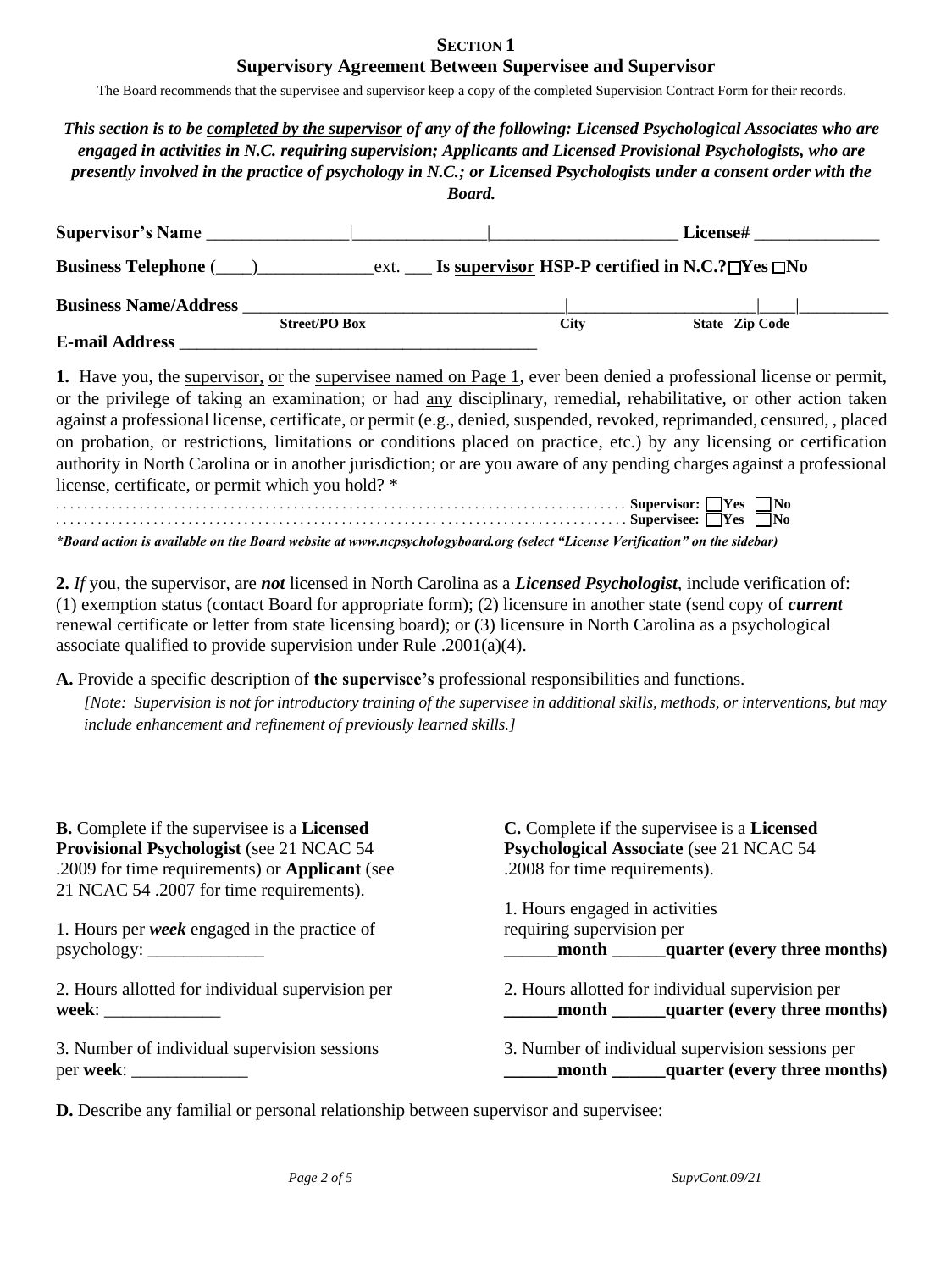#### **SUMMARY OF SUPERVISION REQUIREMENTS**

#### **NATURE OF SUPERVISION ATTESTATION (Both boxes must be checked)**

 I, the **supervisor**, attest that I have read and understand the Board's Supervision rules as set forth in Section .2000 of the Board's rules [\(http://www.ncpsychologyboard.org/nc-rules-title-21-chapter-54/Board\\_Rules\\_0821.pdf\)](http://www.ncpsychologyboard.org/nc-rules-title-21-chapter-54/Board_Rules_0821.pdf)

 I, the **supervisee**, attest that I have read and understand the Board's Supervision rules as set forth in Section .2000 of the Board's rules [\(http://www.ncpsychologyboard.org/nc-rules-title-21-chapter-54/Board\\_Rules\\_0821.pdf\)](http://www.ncpsychologyboard.org/nc-rules-title-21-chapter-54/Board_Rules_0821.pdf)

#### **CONTRACTING AND REPORTING**

A new supervision contract form must be filed within 30 days of a change in the conditions specified in the supervision contract form on file with the Board. A separate supervision contract form shall be filed for each separate work setting. If receiving supervision from more than one supervisor, a separate supervision contract form shall be filed with each individual supervisor. A supervisor shall submit a final supervision report within 2 weeks of termination of supervision or within two weeks of a change in the conditions specified in the supervision contract form on file.

#### **TIME REQUIREMENTS**

**Psychological Associate.** Activities specified in G.S. § 90-270.139(e) (assessment of personality functioning; neuropsychological evaluation; psychotherapy, counseling, and other interventions with clinical populations for the purpose of preventing or eliminating symptomatic, maladaptive, or undesired behavior; and, the use of intrusive, punitive, or experimental procedures, techniques, or measures) and 21 NCAC 54 .2006 require supervision. Individual supervision sessions are to be scheduled for no longer than 2 hours or less than 30 minutes.

Level 1. For a Psychological Associate with less than 3 calendar years consisting of at least 4500 hours of post licensure supervised practice, minimum supervision shall be provided as follows:

| No. of hours per month engaged in activities that require supervision | No. of hours of required individual supervision per month |
|-----------------------------------------------------------------------|-----------------------------------------------------------|
| l - 10                                                                |                                                           |
| $11 - 20$                                                             |                                                           |
| $21 - 30$                                                             |                                                           |
| 31 plus                                                               |                                                           |

Level 2. If a Psychological Associate does not meet the pass point of a scaled score of 500 as set forth in Rule .1901(a)(1), then, after receiving a minimum of 3 calendar years consisting of at least 4500 hours of post-licensure supervised practice a minimum of one hour per month individual supervision, the psychological associate who engages in activities requiring supervision, shall receive one hour of supervision per month, regardless of the number of hours per month engaging in activities that require supervision.

Level 3. After a minimum of 3 calendar years consisting of at least 4500 hours of post-licensure supervised practice, as set forth above in Rule .2008(h)(1), or 5 calendar years of post licensure supervised experience, as set forth in Rule .2008(h)(2) if a psychological associate does not meet the scale score of 500, a minimum of one hour every three months of individual supervision shall be provided to a psychological associate who engages in activities requiring supervision

**Applicants and Other Non-licensed Individuals.** Applicants and individuals who have yet to apply shall not practice or offer to practice psychology without supervision. *All* activities comprising the practice of psychology are subject to review by a supervisor. A minimum of one hour per **week** of regularly scheduled face-to-face individual supervision is required.

**Provisional Psychologist.** A minimum of 2 years consisting of at least 3000 hours of supervised practice is required. A minimum of 1 calendar year consisting of at least 1500 hours of this supervised practice shall be accrued at the post-doctoral level. One year of supervised experience shall meet all of the Board specified criteria for a training program in psychology. One year shall meet all of the following criteria: supervision shall be provided for all activities which comprise the practice of psychology; a minimum of one hour per **week** of face-to-face, individual supervision shall be provided; the experience shall consist of a minimum of 1 calendar year, shall include 1500 hours of practice, and shall be completed within a consecutive 4-yearperiod.

**AFFIDAVIT - Each party to this contract hereby attests to the accuracy of the information presented herein and agrees to meet the conditions and responsibilities specified herein and in the N.C. Psychology Practice Act (G.S. § 90-135 et seq.) and Board rules. For the supervisor, this includes attestation that he/she will maintain supervisory records in accordance with 21 NCAC 54 .2001(e)(8).** 

\_\_\_\_\_\_\_\_\_\_\_\_\_\_\_\_\_\_\_\_\_\_\_\_\_\_\_\_\_\_\_\_\_\_\_\_\_\_\_ \_\_\_\_\_\_\_\_\_\_\_\_\_\_\_\_\_\_\_\_\_\_\_\_\_\_\_\_\_\_\_\_\_\_\_\_\_\_\_\_\_\_\_\_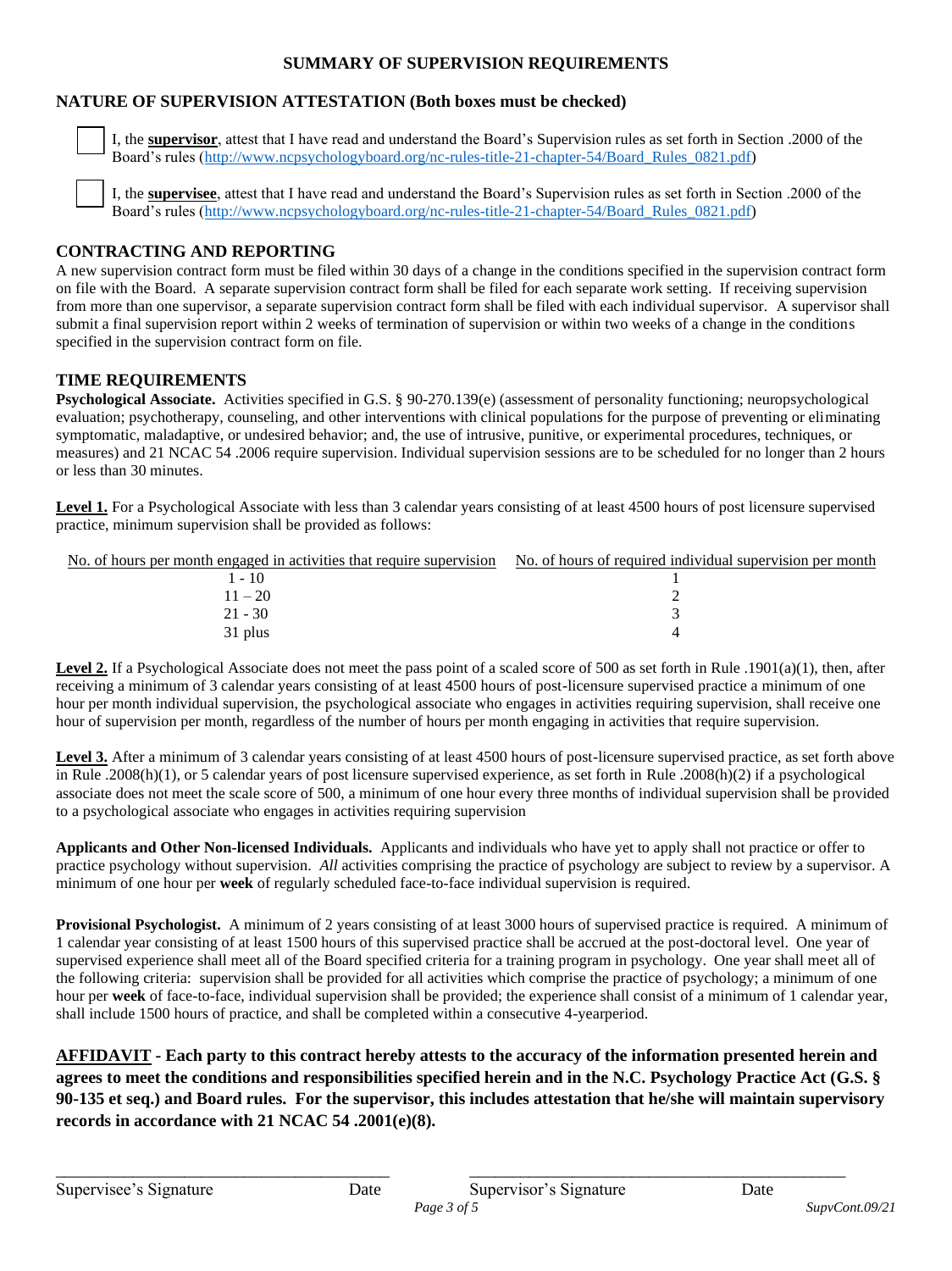#### **SECTION 2 Attestation That Supervision is not Required**

The Board recommends that you keep a copy of the completed Supervision Contract Form for your records.

*This section is to be completed by Licensed Psychological Associates whose professional practice is limited to those activities which do not require supervision, by Provisional Licensed Psychologists and by Applicants who are not presently involved in the practice of psychology in North Carolina.* 

A. Provide a specific description of activities *(even if such are not related to the practice of psychology in North Carolina)*:

B. I certify that supervision is not required for the activities described in Item A of this Section for following reason(s):

| I am a Licensed Psychological Associate, and I am not engaged in activities specified in G.S. § 90-270.139(e) or 21<br>NCAC 54 .2006 as requiring supervision for Licensed Psychological Associates.<br>[Note: This option is NOT applicable to Applicants or provisionally Licensed Psychologists.]                                                                               |
|------------------------------------------------------------------------------------------------------------------------------------------------------------------------------------------------------------------------------------------------------------------------------------------------------------------------------------------------------------------------------------|
| I am licensed by the North Carolina Board of Education as a school psychologists and serve as an employee or contractor of<br>the Department of Public Instruction or a public school unit, as set forth in G.S. § 90-270.138(c).<br>Name of public school unit<br>[Attach copy of school psychologist license issued by the NC Board of Education. If you are engaged in practice |
| or activities in addition to those described above $(e.g., in private practice, or if you are employed as a contract)$<br>employee by another school system), you must file a separate Supervision Contract Form with the Board to cover<br>your additional activities.]                                                                                                           |
| I am only engaged in activities which constitute a part of my course of study.<br>Name of educational institution<br>[Attach letter from the head of your graduate program which verifies that the activities described in this Contract<br>Form constitute a part of your course of study.]                                                                                       |
| I am unemployed. [not working in any setting]                                                                                                                                                                                                                                                                                                                                      |
| I am retired. <i>[not working in any setting]</i>                                                                                                                                                                                                                                                                                                                                  |
| I am not practicing psychology in North Carolina.                                                                                                                                                                                                                                                                                                                                  |
| Other (specify)                                                                                                                                                                                                                                                                                                                                                                    |

#### **AFFIDAVIT**

**I attest that my activities as described in this Section do not require supervision as indicated above. Further, I agree that if my activities as described in this Section change in the future, I will notify the Board of the change and file the appropriate supervision contract form within 30 days of the change.**

\_\_\_\_\_\_\_\_\_\_\_\_\_\_\_\_\_\_\_\_\_\_\_\_\_\_\_\_\_\_\_\_\_\_\_\_\_\_\_\_\_\_ \_\_\_\_\_\_\_\_\_\_\_\_\_\_\_\_\_\_\_\_\_\_\_\_\_\_\_\_\_\_\_\_\_\_\_\_\_\_\_\_\_\_

Licensee's/Applicant's Name (type or print name) Signature Signature Date